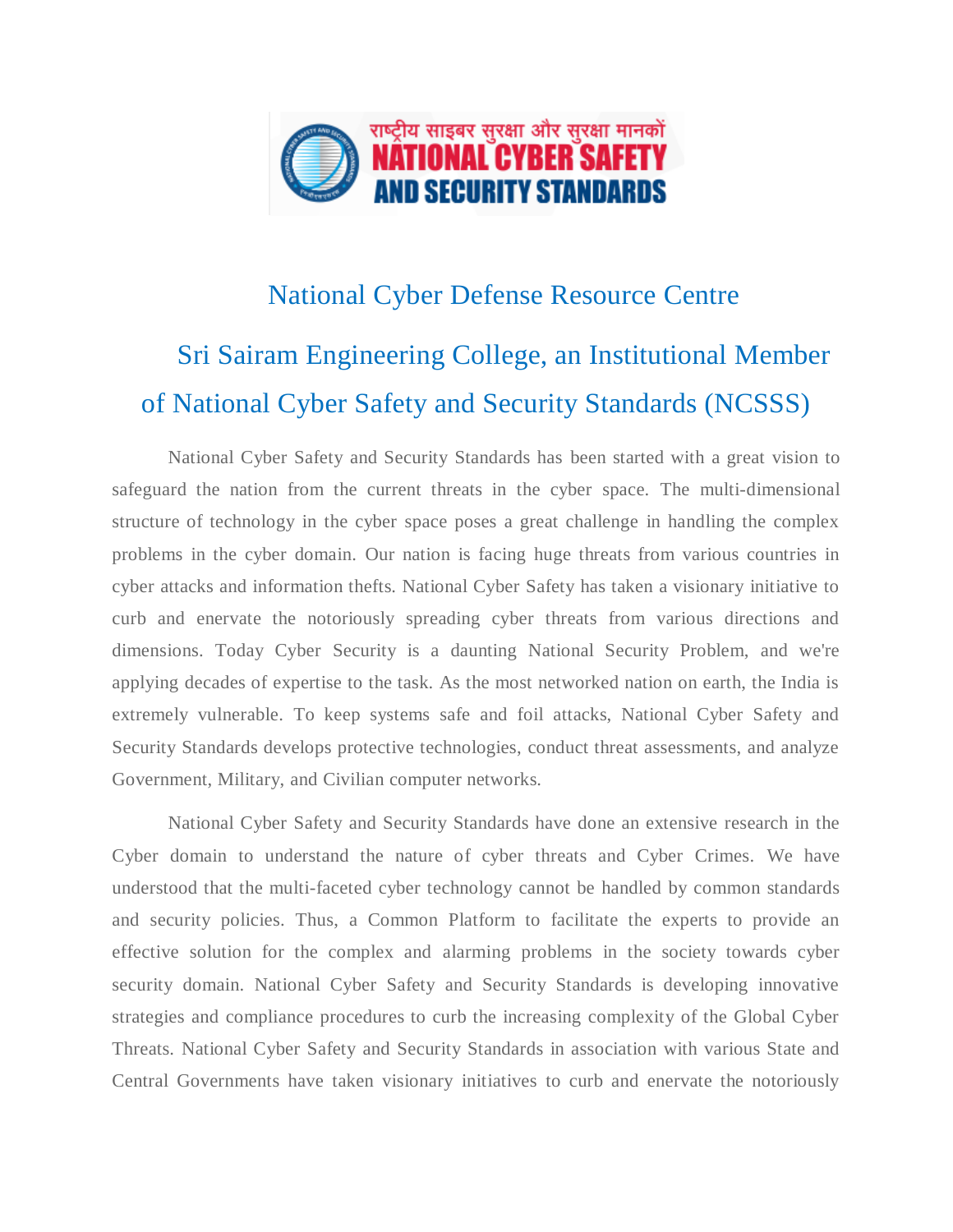spreading cyber threats from various directions and dimensions to safeguard the Nation from the current threats in the Cyberspace towards National Security

The work of NCDRC of Sri Sairam Engineering College:

To encourage students who would like to take up a career in cyber security.

To provide students with hands on environment, so they can practice what they learn.

To showcase to industry the environment and skills of students who are a part of the research center.

To provide a platform for industry to train faculty in cyber security.

<https://ncdrc.res.in/national-resource-centres.php>

Click here to find more details on NCDRC

"Nation needs your support. To become a member in NCDRC all you need is technical skills to identify the vulnerabilities and to combat them on time. You will become the knowledege source and inspiration to future generations by contributing and sharing skills!"

NATIONAL CYBER DEFENCE RESOURCE CENTRE (NCDRC)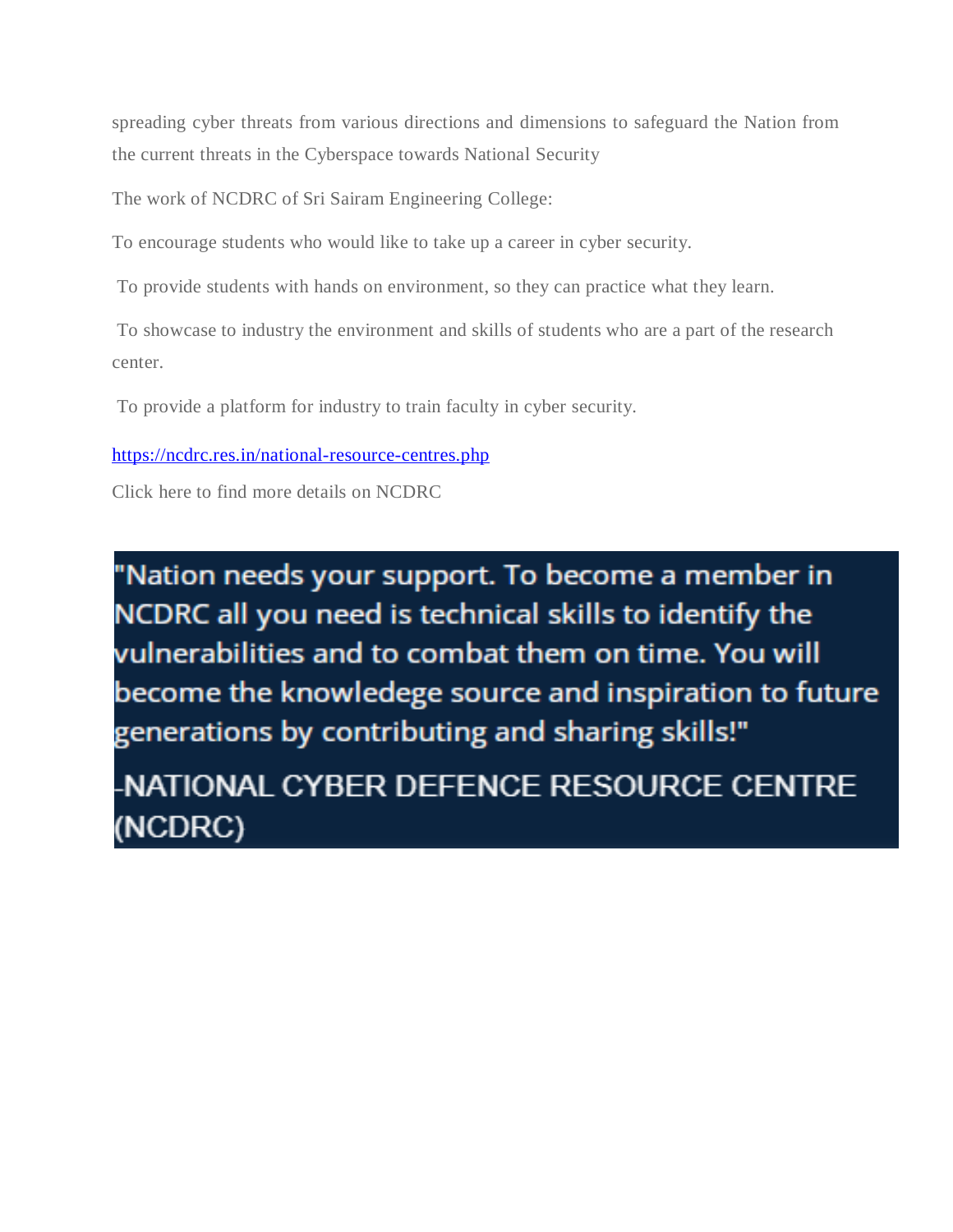#### **VISION**

The Vision of National Cyber Defense Resource Center (NCDRC) is to inculcate the knowledge of cyber defense in young minds and there by create and develop cyber threats free environment for the upcoming generations.

#### **MISION**

The Mission of National Cyber Defense Resource Centre (NCDRC) is to work with industry, Faculty and students to identify challenges in cyber defense and develop safeguarding solutions to accelerate knowledge on cyber defense solutions. It aims to create a virtual environment between the society and academic system by collaborative knowledge practices through training and workshops on cyber security practices. It helps students and faculty members to upgrade their knowledge on existing and evolving cyber threats and coping solutions to the development needs of the virtual world.

#### **TEAM**

Dr.K.PORKUMARAN, Principal Dr.T.P.RANI, Asso.Prof, Department of IT Ms.R A KALPANA, Assistant Professor, Department of CSE Mr.K.SRINIVASAN, Assistant Professor, Department of ECE